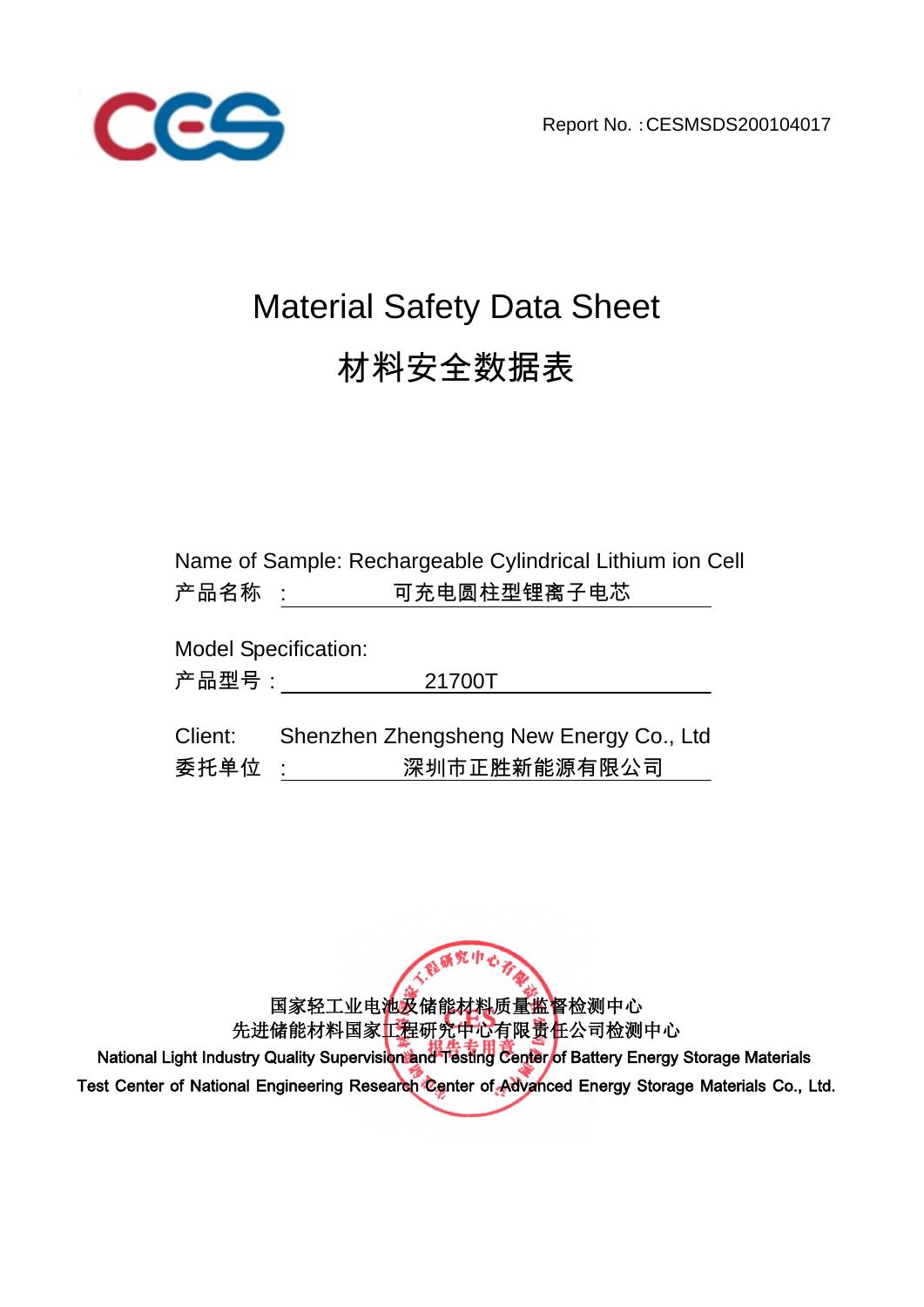# 说明 **Marking**

1. 报告无"报告专用章"无效。

The test report is invalid without "Special seal for report".

2. 报告无批准人、审核人和编制人签名无效。

 The test report is invalid without the signatures of Approver, Reviewer and Testing engineer.

3. 报告涂改无效。

The test report is invalid if altered.

4. 对检测报告若有异议,应于收到报告之日起十五天内向检测单位提出。

Objections to the test report must be submitted to Test Center within15 days.

5. 报告仅对送检样品负责。

The test report is Valid for the tested samples only.

检测单位地址:广东省深圳市宝安区新安街道宝石路29号蓝坤集团大厦B栋一楼B102 Lab Address: No.B102, 1/F., Lankun Group Building B, No.29, Baoshi Road, Xin'an Street, Bao'an District, Shenzhen, Guangdong, China 电话(TEL):86-755-22678313 传真(FAX): 0755-22678299 邮政编码(Post Code): 518101 网址(Website):www.cescert.com E-mail: service@cescert.com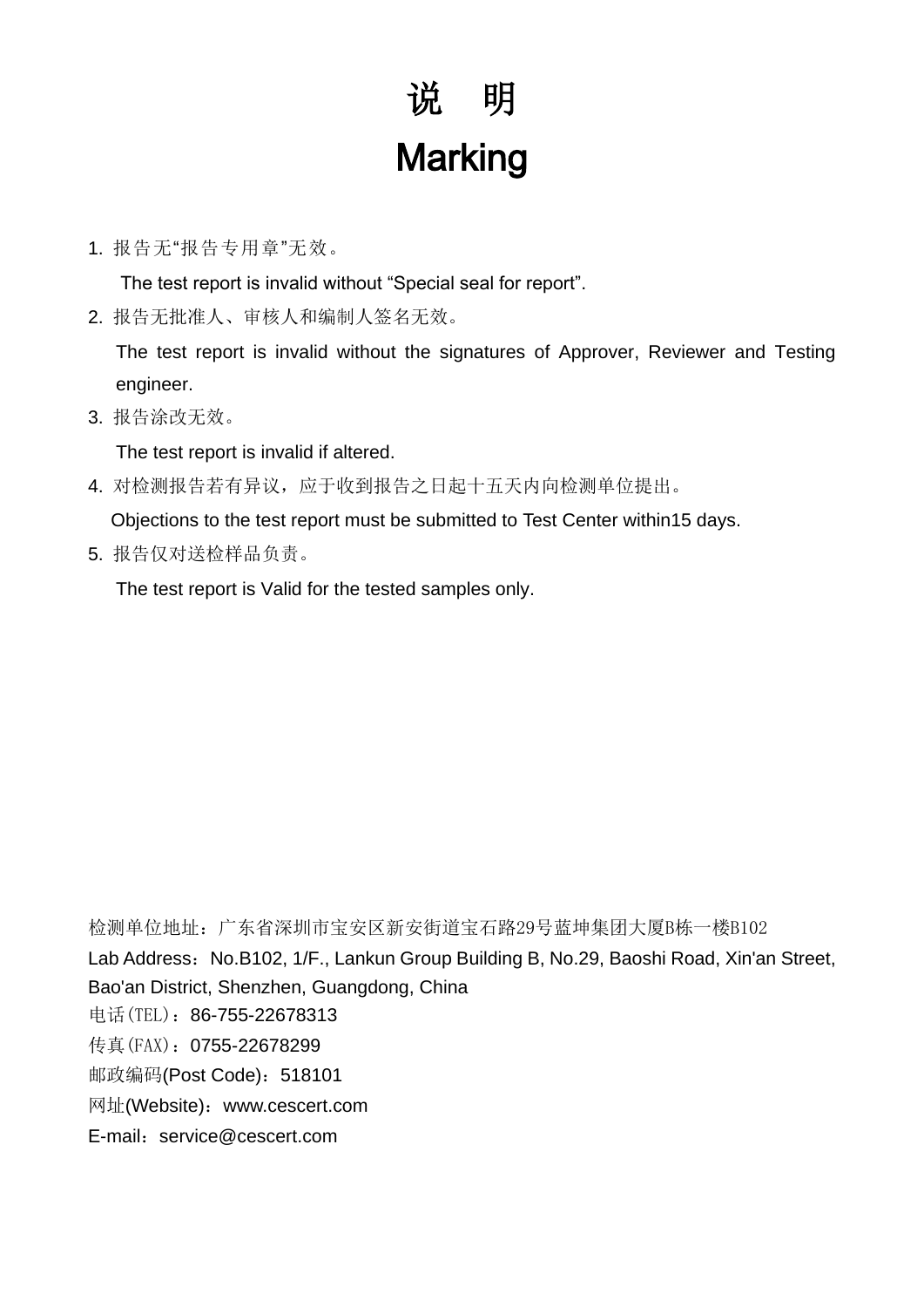

# Material Safety Data Sheet

材料安全数据表

| Section 1——Chemical Product and Company Identification |                                                                                                                                              |                                           |  |  |
|--------------------------------------------------------|----------------------------------------------------------------------------------------------------------------------------------------------|-------------------------------------------|--|--|
| 化学品及企业标识                                               |                                                                                                                                              |                                           |  |  |
| Product Name:<br>产品名称:                                 | 可充电圆柱型锂离子电芯                                                                                                                                  | Rechargeable Cylindrical Lithium ion Cell |  |  |
| Type/Mode:<br>样品型号:                                    | 21700T<br>(3.7V 5100mAh 18.87Wh)                                                                                                             |                                           |  |  |
| Commissioned by:<br>委托单位:                              | Shenzhen Zhengsheng New Energy Co., Ltd<br>深圳市正胜新能源有限公司                                                                                      |                                           |  |  |
| Commissioner address:<br>委托单位地址:                       | 701, Bldg 4, Gushu community, Xixiang street, Bao'an District,<br>Shenzhen (7 / F, Bldg 2, jingwan Industrial Zone)<br>深圳宝安区西乡街道固戍社区后山头4栋701 |                                           |  |  |
| Manufacturer:<br>生产单位:                                 | Ganzhou Novel Battery Technology Co., Ltd.<br>赣州诺威新能源有限公司                                                                                    |                                           |  |  |
| Inspection according to:<br>鉴定依据:                      | EEC Directive 93/112/EC<br>UN "Recommendations on the TRANSPORT OF DANGEROUS<br>GOODS"<br>联合国《关于危险品货物运输的建议书》                                 |                                           |  |  |
| Emergency telephone call:<br>应急电话:                     | 18688707332                                                                                                                                  |                                           |  |  |
| <b>Receiving Date:</b><br>接样日期:                        | 2020-01-04                                                                                                                                   | Date of issue<br>签发日期:                    |  |  |
|                                                        |                                                                                                                                              |                                           |  |  |

Approved by: Licroyigning Reviewed by: Written by: Zhonghrading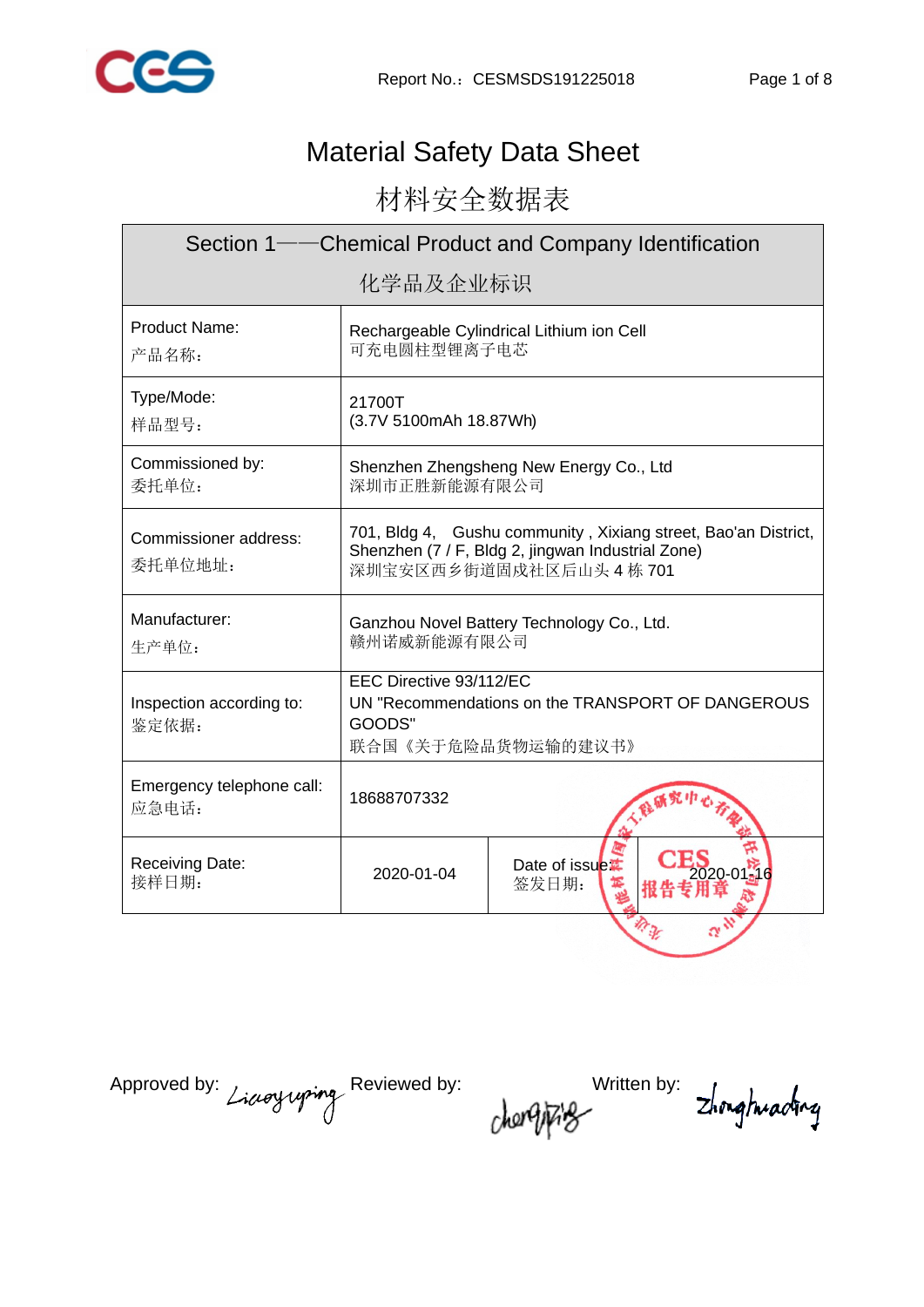

| Section 2. Composition/information on Ingredient<br>成分/组成信息 |                                          |                    |                                               |  |
|-------------------------------------------------------------|------------------------------------------|--------------------|-----------------------------------------------|--|
| <b>Chemical Name</b><br>化学品名称                               | <b>Chemical</b><br><b>Formula</b><br>化学式 | CAS No.<br>$CAS$ 号 | Composition 成份<br>(in % by weight)<br>(重量百分比) |  |
| Lithium Cobaltate 钴酸锂                                       | LiCoO <sub>2</sub>                       | 12190-79-3         | 28.47                                         |  |
| Lithium manganese oxide 锰酸锂                                 | Li <sub>2</sub> MnO <sub>4</sub>         | 12057-17-9         | 12.2                                          |  |
| Graphite 石墨                                                 | С                                        | 7782-42-5          | 18.89                                         |  |
| Lithium hexafluorophosphate 六氟磷酸锂                           | $LIPF_6$                                 | 21324-40-3         | 16.72                                         |  |
| Aluminum 铝                                                  | Al                                       | 7429-90-5          | 5.44                                          |  |
| PVDF 聚偏氟乙烯                                                  | $(CH_2-CF_2)_n$                          | 24937-79-9         | 0.54                                          |  |
| Copper 铜                                                    | Cu                                       | 7440-50-8          | 8.8                                           |  |
| Styrene-Butadiene Rubber/丁苯橡胶                               | $C_{36}H_{42}X_2$                        | 61789-96-6         | 0.46                                          |  |
| Carboxymethylcellulose/羧甲基纤维素                               | $C_6H_{12}O_6$                           | 9000-11-7          | 0.26                                          |  |
| Other/其他                                                    |                                          |                    | 8.22                                          |  |

| Section 3. Hazards Identification<br>危险性概述 |                                                                                                                                       |  |  |
|--------------------------------------------|---------------------------------------------------------------------------------------------------------------------------------------|--|--|
| Explosive risk                             | This article does not belong to the explosion dangerous goods                                                                         |  |  |
| 爆炸危险性                                      | 该物品不属于爆炸危险品                                                                                                                           |  |  |
| Flammable risk                             | This article does not belong to the flammable material                                                                                |  |  |
| 易燃危险性                                      | 该物品不属于易燃危险品                                                                                                                           |  |  |
| Oxidation risk                             | This article does not belong to the oxidation of dangerous goods                                                                      |  |  |
| 氧化危险性                                      | 该物品不属于氧化危险品                                                                                                                           |  |  |
| Toxic risk                                 | This article does not belong to the toxic dangerous goods                                                                             |  |  |
| 毒害危险性                                      | 该物品不属于毒害危险品                                                                                                                           |  |  |
| Radioactive risk                           | This article does not belong to the radiation of dangerous goods                                                                      |  |  |
| 放射危险性                                      | 该物品不属于放射危险品                                                                                                                           |  |  |
| Mordant risk                               | This article does not belong to the corrosion of dangerous goods                                                                      |  |  |
| 腐蚀危险性                                      | 该物品不属于腐蚀危险品                                                                                                                           |  |  |
| Other risk<br>其他危险性                        | This article is Li-ion Battery Watt hour rate 18.5Wh, which belong to<br>the Lithium ion batteries.<br>该物品为锂离子电池, 瓦时率18.5Wh, 属于锂离子电池。 |  |  |

# Section 4. First aid measures 急救措施

**Eye:** Flush eyes with plenty of water for at least 15 minutes, occasionally lifting the upper and lower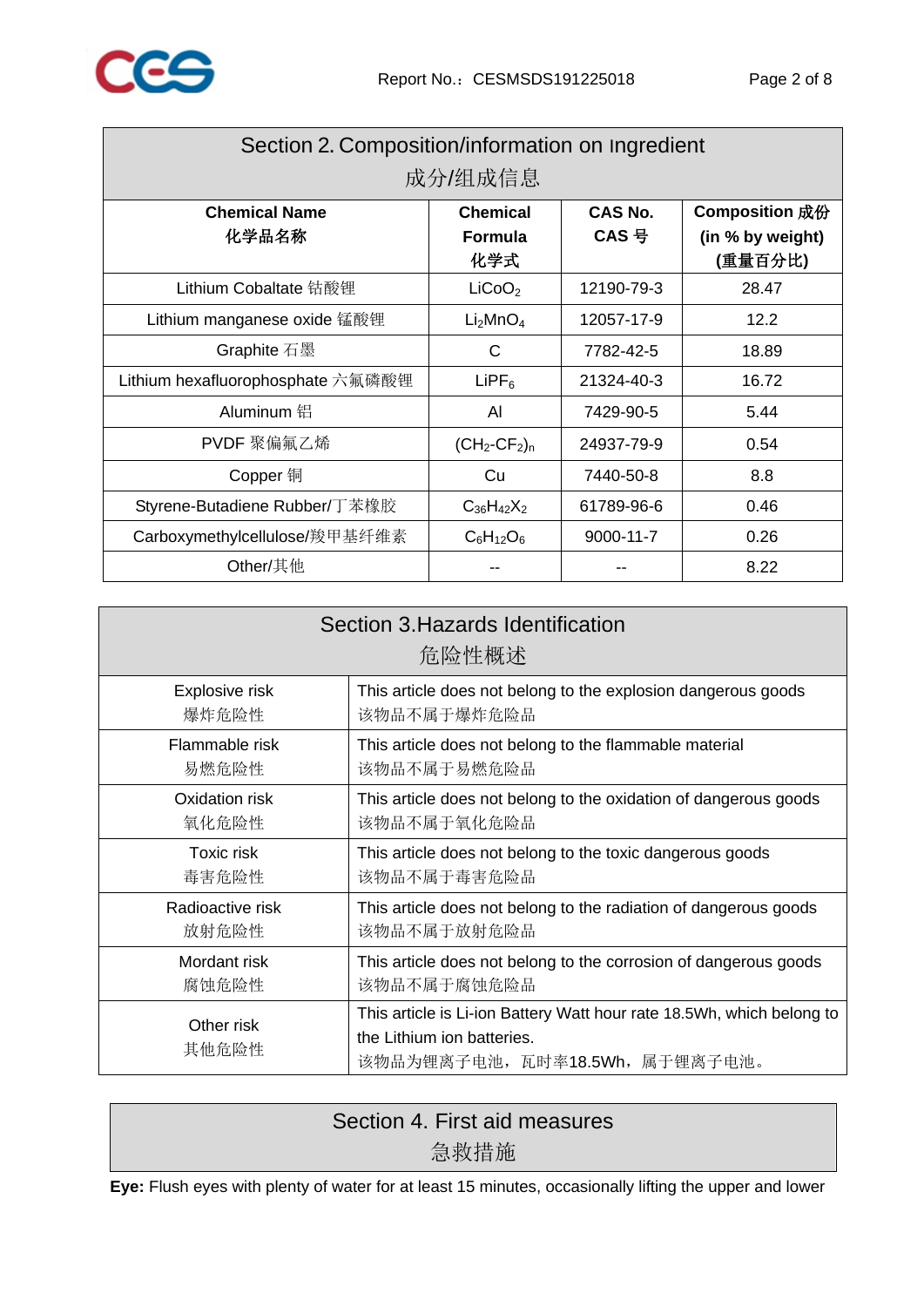

eyelids. Get medical aid.

眼睛: 万一接触,立即用大量的清水冲洗至少 15 分钟,翻起上下眼睑,直到化学的残留物消失为止, 迅速就医。

**Skin:** Remove contaminated clothes and rinse skin with plenty of water or shower for 15 minutes. Get medical aid.

皮肤: 万一接触,用大量水冲洗至少15分钟,同时除去污染的衣物和鞋子,迅速就医。

**Inhalation:** Remove from exposure and move to fresh air immediately. Use oxygen if available.

吸入: 立即从暴露处移至空气清新处, 如果呼吸困难给予输氧, 立即就医。

**Ingestion:** Give at least 2 glasses of milk or water. Induce vomiting unless patient is unconscious. Call a physician

食入:饮用两杯牛奶或水。如果当事人仍然清晰可以采取催吐的方法,并且立即就医。

#### Section 5. Fire-fighting measures 消防措施

**Flash Point:** N/A.

燃点:不适用

**Auto-Ignition Temperature:** N/A.

自燃温度:不适用

**Extinguishing Media:** Water, CO2.

灭火介质: 大量水(降温), 二氧化碳

**Special Fire-Fighting Procedures: Self**-contained breathing apparatus.

特殊灭火程序:自给式呼吸器

**Unusual Fire and Explosion Hazards:** Cell may vent when subjected to excessive heat-exposing battery contents.

异常火灾或爆炸: 当电芯暴露于过热的环境中时, 安全阀可能会打开。

**Hazardous Combustion Products:** Carbon monoxide, carbon dioxide, lithium oxide fumes.

燃烧产生的危险物品:一氧化碳,二氧化碳,锂氧化物烟气

### Section 6. Accidental release measures 泄露应急处理

Steps to be taken in case Material is Released or Spilled If the battery material is released, remove personnel from area until fumes dissipate. Provide maximum ventilation to clear out hazardous gases. Wipe it up with a cloth, and dispose of it in a plastic bag and put into a steel can. The preferred response is to leave the area and allow the battery to cool and vapors to dissipate. Provide maximum ventilation. Avoid skin and eye contact or inhalation of vapors. Remove spilled liquid with absorbent and incinerate.

为防止电池材料泄露或释放采取的措施如果电池内部材料泄露,试验人员应立刻撤离试验区直到烟气消 散。将通风设备打开吹散危险性气体。用抹布擦净试验区,清除溢出的液体,将泄露电池放进塑料袋中,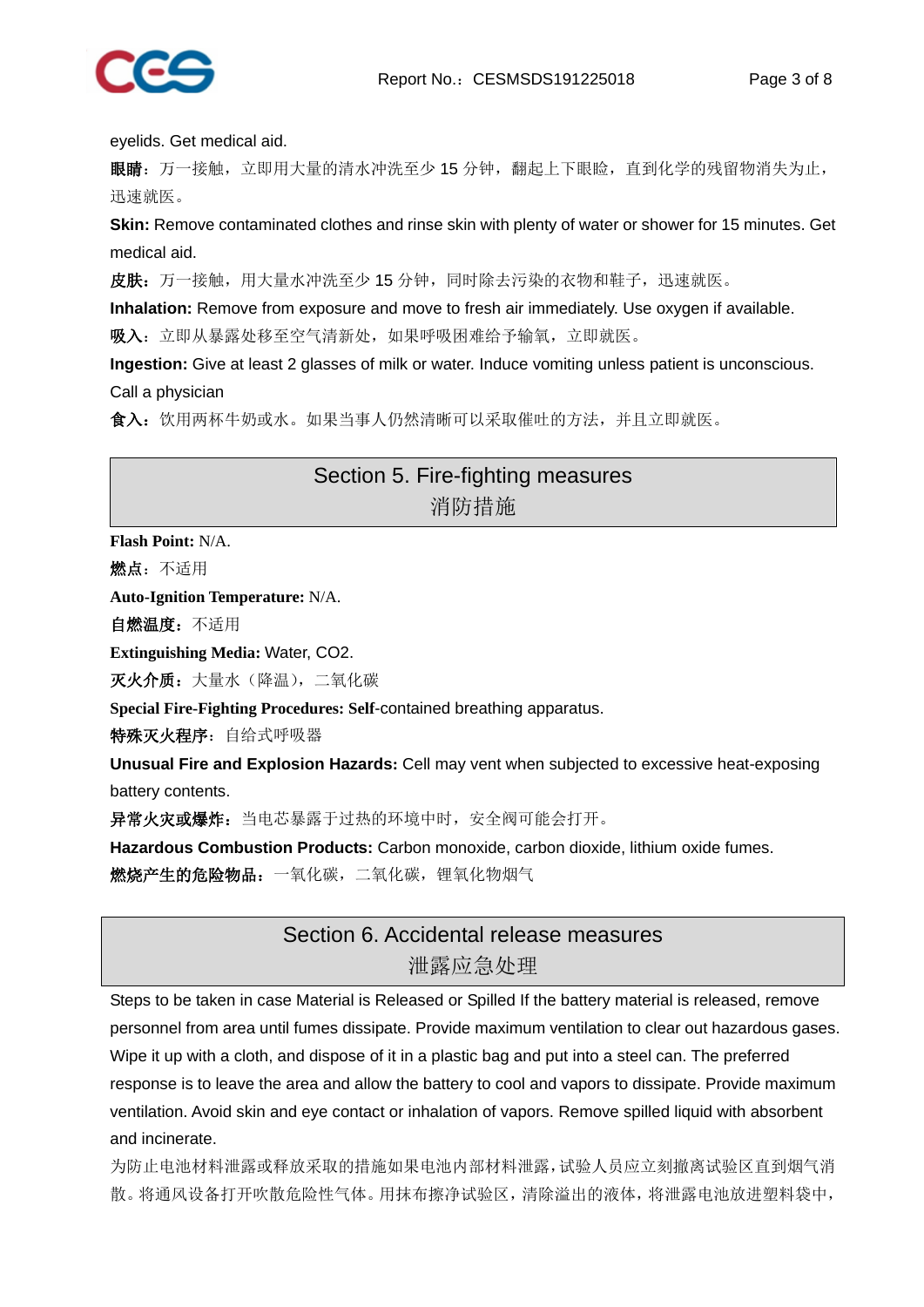

然后放进钢制容器。避免皮肤和眼睛接触或吸入有害气体。

**Waste Disposal Method**: It is recommended to discharge the battery to the end, to use up the metal lithium inside the battery, and to bury the discharged battery in soil..

废弃物处置方法: 建议将电池完全放电,消耗电池内部的锂金属,并且深埋于土壤中。

### Section 7. Handling and storage 操作处置和储存

The battery should not be opened, destroyed or incinerate, since they may leak or rupture and release to the environment the ingredients that they contain in the hermetically sealed container. Do not short circuit terminals, or over charge the battery, forced over-discharge, throw to fire. Do not crush or puncture the battery, or immerse in liquids.

禁止打开、毁坏或焚烧电池,因为电池有可能在这些处理过程中发生爆炸、破裂或泄露等事故。禁止将 电池短路、过充、强制放电或扔入火中。禁止挤压刺穿电池或将电池浸入溶液中。

Precautions to be taken in handling and storing Avoid mechanical or electrical abuse. Storage preferably in cool, dry and ventilated area, which is subject to little temperature change. Storage at high temperatures should be avoided. Do not place the battery near heating equipment, nor expose to direct sunlight for long periods.

操作处置和储存中的防范措施禁止物理或电滥用,禁止高温储存,最好将电池储存在阴凉、干燥、通风 及温度变化较小的环境中。禁止将电池接触加热设备或将电池直接暴露与阳光中。

Other Precautions The battery may explode or cause burns, if disassembled, crushed or exposed to fire or high temperatures. Do not short or install with incorrect polarity

其他要注意的防范措施拆解、挤压、直接放入火中或高温条件下,电池可能发生爆炸和燃烧。禁止短接 或将电池正负极错误的安装在设备中。

# Section 8. **Exposure controls/personal protection**

接触控制**/**个人防护

**Respiratory Protection** In case of battery venting, provide as much ventilation as possible. Avoid confined areas with venting cell cores. Respiratory Protection is not necessary under conditions of normal use.

呼吸防护 当电池排气阀打开时,应尽量使通风设备开至最大,避免将打开排气阀的电芯局限在某一狭 窄空间内。正常操作条件下,呼吸保护是不必要的。

**Ventilation** Not necessary under conditions of normal use.

通风条件 正常使用条件下不必考虑。

**Protective Gloves** Not necessary under conditions of normal use.

防护手套 正常使用条件下不必考虑。

**Other Protective Clothing or Equipment** Not necessary under conditions of normal use.

其他防护服装或设备 正常使用条件下不必考虑。

**Personal Protection is recommended for venting battery Respiratory Protection, Protective** Gloves, Protective Clothing and safety glass with side shields.

电池开阀试验时应做好个人防护呼吸防护,防护手套,防护服装和有护边的安全玻璃罩都是要准备的。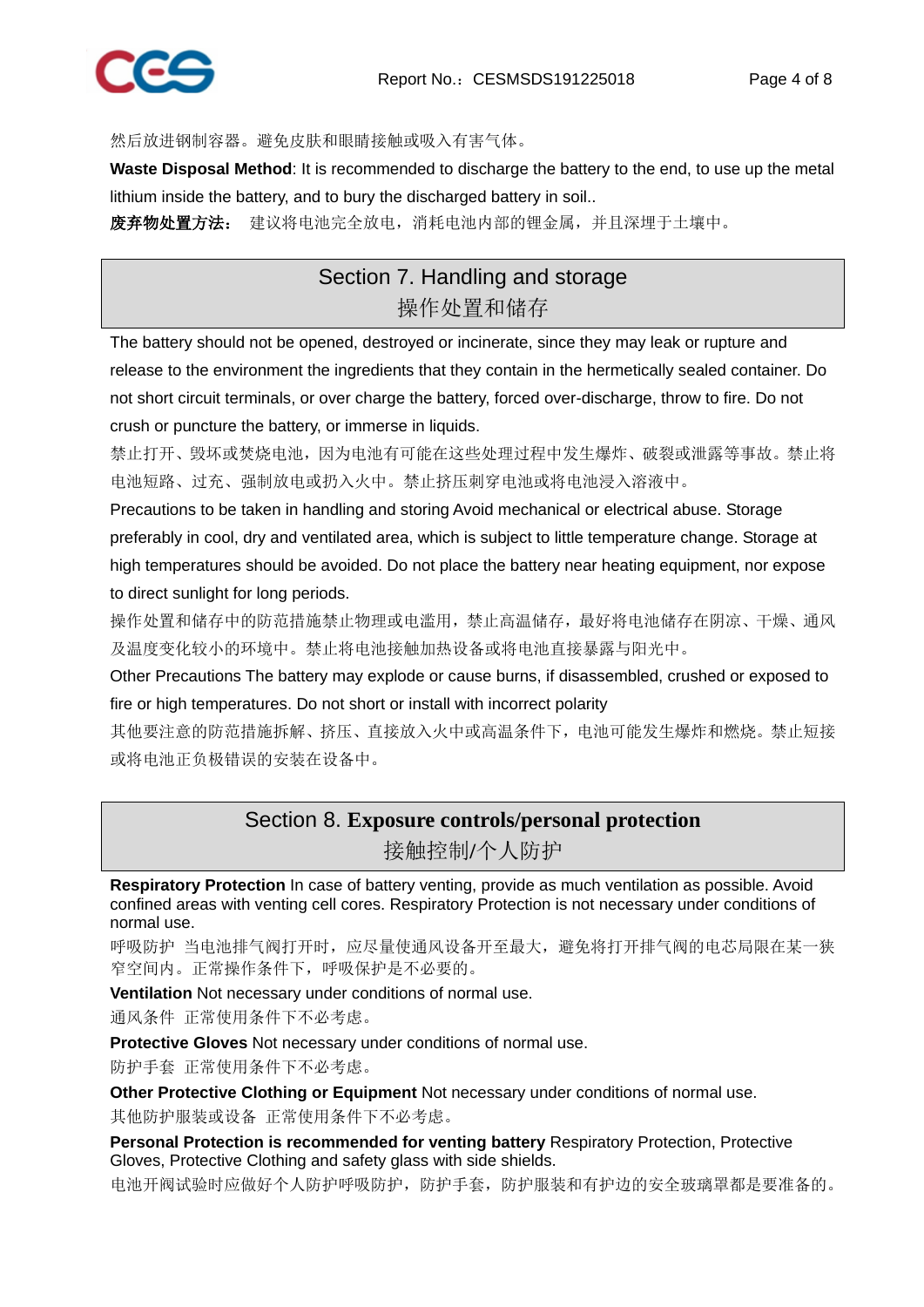

#### Section 9. **Physical and chemical properties**

物理和化学特性

**Appearance:** Cylindrical 外形:圆柱形 **Ref, No.:** CESUN200104017 认证编号: CESUN200104017 **Odour:** If leaking, smells of medical ether 气味: 泄漏时,有刺激性气味。 **pH:** Not applicable as supplied. 酸碱度:不适用 **Flash Point:** Not applicable unless individual components exposed. 闪点:针对单个组分暴露情况,其他不适用。 **Flammability:** Not applicable unless individual components exposed. 易燃度:针对单个组分暴露情况,其他不适用。 **Relative density:** Not applicable unless individual components exposed. 相对密度: 针对单个组分暴露情况, 其他不适用。 **Solubility (water):** Not applicable unless individual components exposed 溶解性(水溶性): 针对单个组分暴露情况, 其他不适用。 **Solubility (other):** Not applicable unless individual components exposed. **溶解性(其他):** 针对单个组分暴露情况, 其他不适用

#### Section 10. **Stability and reactivity**

稳定性和反应活性

**Stability:** Product is stable under conditions described in Section 7.

稳定性:产品在第 7 节所述的条件下稳定。

**Conditions to Avoid :** Heat above 70°C or incinerate. Deform. Mutilate. Crush. Disassemble. Overcharge. Short circuit. Expose over a long period to humid conditions.

应避免的条件: 加热 70℃ 以上或焚烧、变形、毁坏、粉碎、拆卸、过充电、短路, 长时间暴露在潮湿 的条件下。

**Materials to avoid:** Oxidising agents, alkalis, water.

应避免的材料:氧化剂,碱,水。

**Hazardous Decomposition Products :** Toxic Fumes, and may form peroxides.

危险分解物:有毒烟雾,并可能形成过氧化物。

**Hazardous Polymerization :** N/A.

聚合危害:不适用

If leaked, forbidden to contact with strong oxidizers, mineral acids, strong alkalies, halogenated hydrocarbons.

如果发生泄露,避免与强氧化剂,无机酸,强碱,卤代烃接触。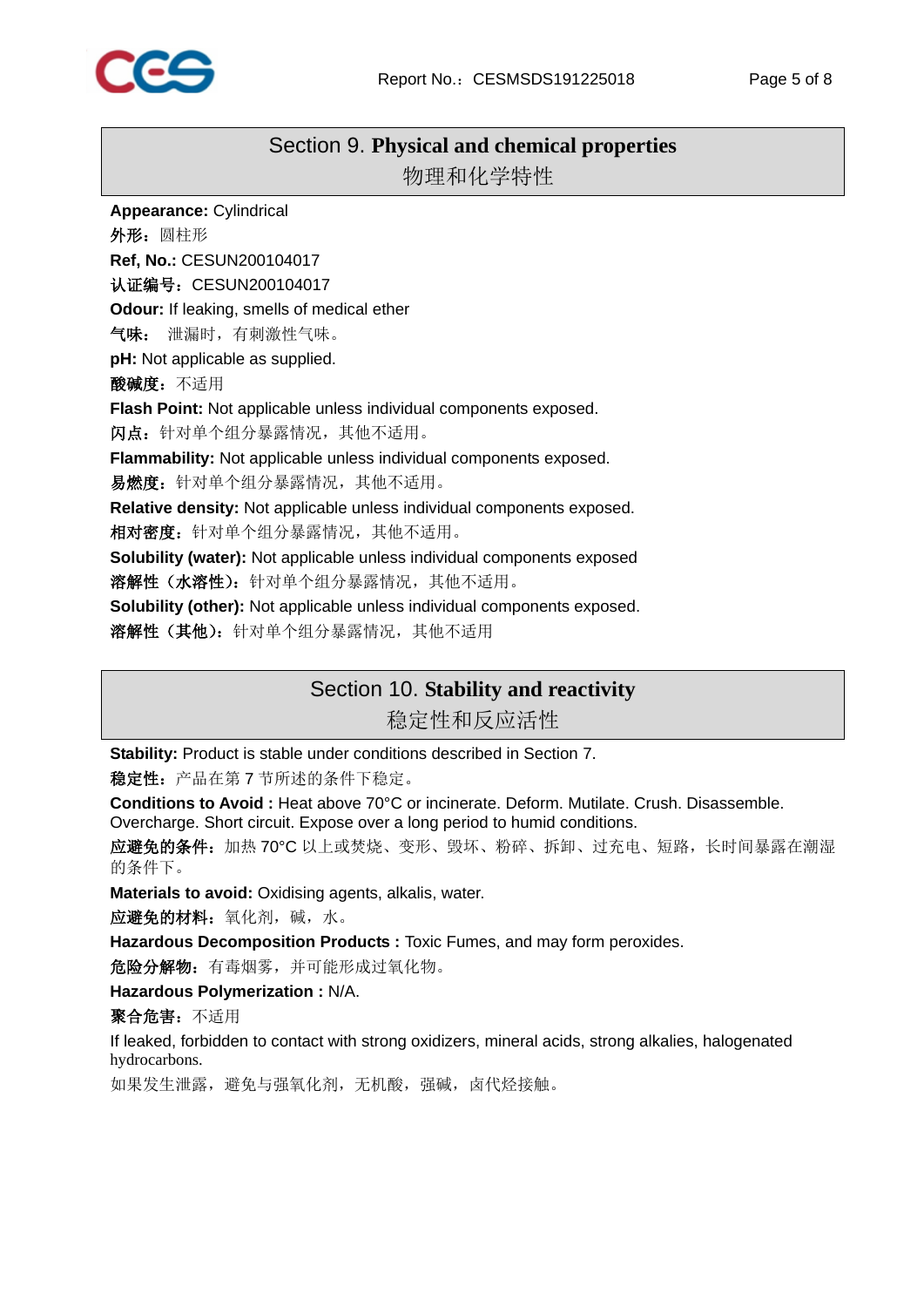

## Section 11. **Toxicological information**

毒理学资料

**Signs & symptoms:** None, unless battery ruptures.

标志及症状: 无, 除非电池破裂。

In the event of exposure to internal contents, vapour fumes may be very irritating to the eyes and skin. 内部物质暴露的情况下,蒸汽烟雾可能对眼睛和皮肤的刺激性。

**Inhalation:** Lung irritant.

吸入: 对肺有刺激性。

**Skin contact:** Skin irritant.

皮肤接触: 对皮肤刺激性。

**Eye contact:** Eye irritant

眼睛接触:对眼睛有刺激性。

**Ingestion:** Poisoning if swallowed.

食入:吞下中毒。

Medical conditions generally aggravated by exposure: In the event of exposure to internal contents, moderate to server irritation, burning and dryness of the skin may occur, Target organs nerves, liver and kidneys.

下列情况下会危险人员身体健康:如果与电池内部材料直接接触,皮肤可能会出现干燥、灼烧等轻微或 严重的刺激,并且损坏靶器官的神经,肝脏和肾脏。

#### Section 12. **Ecological information**

生态学资料

**Mammalian effects:** None known at present.

对哺乳动物的影响:目前未知。

**Eco-toxicity:** None known at present.

生态毒性:目前未知。

**Bioaccumulation potential:** Slowly Bio-degradable

生物体内积累:慢慢地生物降解。

**Environmental fate:** None known environmental hazards at present.

环境危害:目前没有已知的环境危害。

#### Section 13. **Disposal consideration**

废弃处置

Do not incinerate, or subject cells to temperature in excess of 70°C, Such abuse can result in loss of seal leakage, and/or cell explosion. Dispose of in accordance with appropriate local regulations.

禁止焚烧,或使电池温度超过70°C,这种滥用可导致泄漏和/或电池爆炸。应按照相应的地方性法规处 理。

#### Section 14. **Transport information**

运输信息

**Label for conveyance:** Lithium Battery Label, or Lithium Battery Class 9 Hazard Label, or Cargo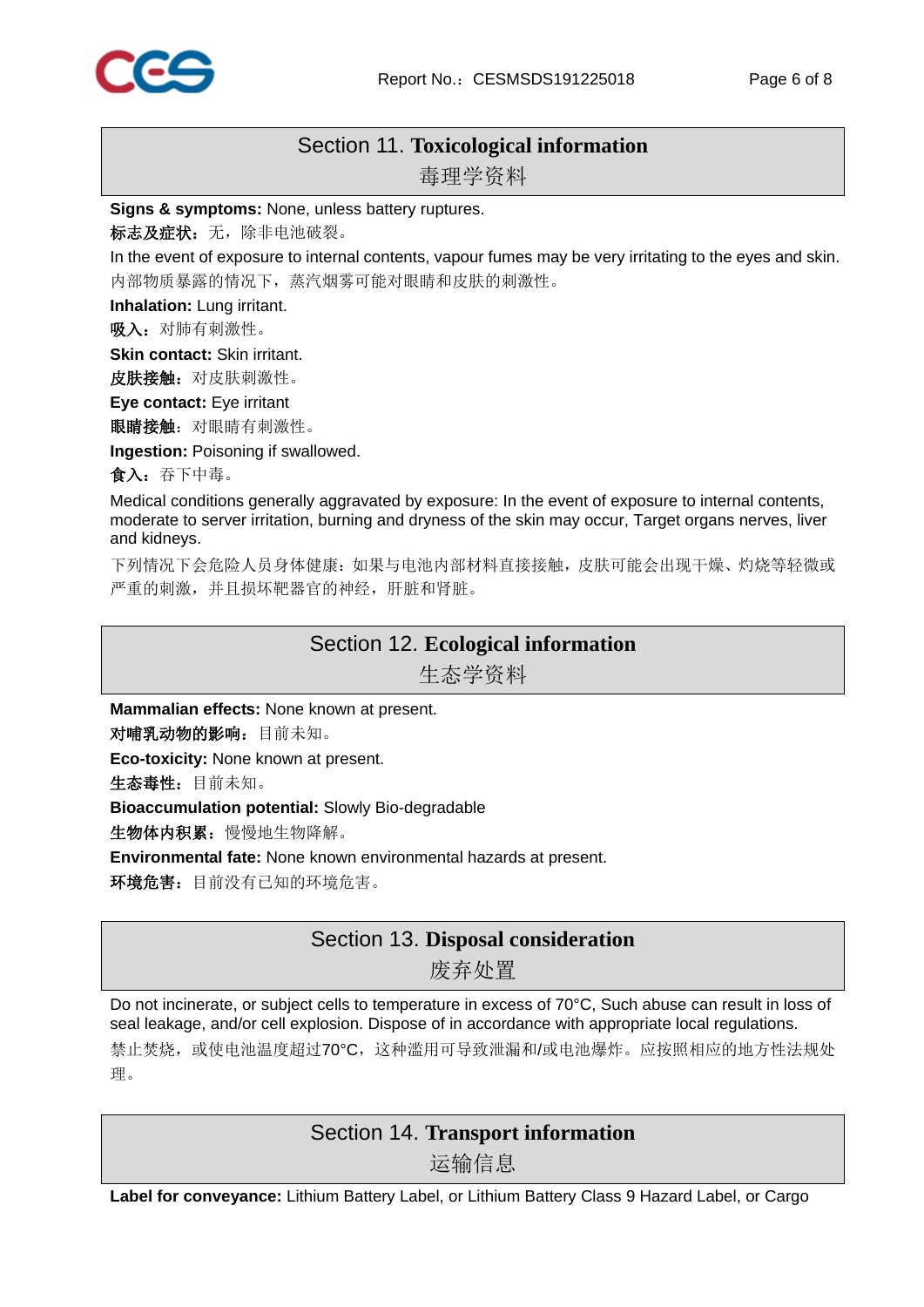

Aircraft Only Label.

运输标签: 锂电池标签, 或锂电池九类危险品标签, 或仅限货机标签

**UN Number:** UN3480 or UN3481

**UN** 编号:UN3480 或 UN3481

**Packaging Group:** Not Applicable

包装等级:不适用

**Marine pollutant:** No

#### 海洋污染物: 无

**Proper Shipping name:** Lithium Ion Batteries(Including Lithium Polymer Batteries) , Lithium Ion Battery Packed With Equipment, Lithium Ion Battery Contained In Equipment

正确的装运名称:锂离子电池(包括锂聚合物电池),或锂离子电池与设备包装在一起,或锂离子电池安装 在设备中

**Transport information:** Lithium ion battery is of a type proved to meet the Requirements of each test in the UN MANUALOF TESTS AND CRITERIA, PartⅢ,sub-section 38.3(Report No. : CESUN200104017)

The lithium-ion battery with a watt-hour rating not exceeding 100Wh or the cell with the watt-hour rating is not exceeding 20Wh, The lithium-ion battery according to Section II/Section IB of PACKING INSTRUCTION 965, or Section II of PACKING INSTRUCTION 966~967 of the IATA Dangerous Goods Regulations 61st Edition may be transported.

The goods shall be complied with the requirements of special provision 188 of IMDG CODE (Amdt. 39-18) 2018 , The goods to be transport as Non-restricted Good

The packaging shall be adequate to avoid mechanical damage during transport, handling and stacking. The materials and pack design shall be chosen so as to prevent the development of unintentional electrical conduction, corrosion of the terminals and ingress of moisture.

运输信息:锂离子电池已通过联合国《试验和标准手册》第Ⅲ部分 38.3 小节相应测试要求,(报告编号: CESUN200104017)。

锂离子电池瓦时额定值不超过 100Wh 或者锂离子电芯瓦时额定值不超过 20Wh,根据第 61 版 IATA DGR 手册 965 第 II 节/第 IB 节或 966〜967 第 II 节的指令可以运输。

货物运输应遵守 IMDG CODE (Amdt. 39-18) 2018 版特殊规定 188 的要求,该货物属于非限制货物。

包装应坚固足以避免在运输,处理和堆放期间的机械损坏。选择合适的包装材料和包装设计,要防止电 池意外导电和端子腐蚀。

#### Section 15 **Regulation information**

法规信息

Law information 法律信息

《Dangerous Goods Regulations》

《危险物品规则》

《Recommendations on the Transport of Dangerous Goods Model Regulations》

《对危险货物运输的有关规定的建议》

《International Maritime Dangerous Goods》